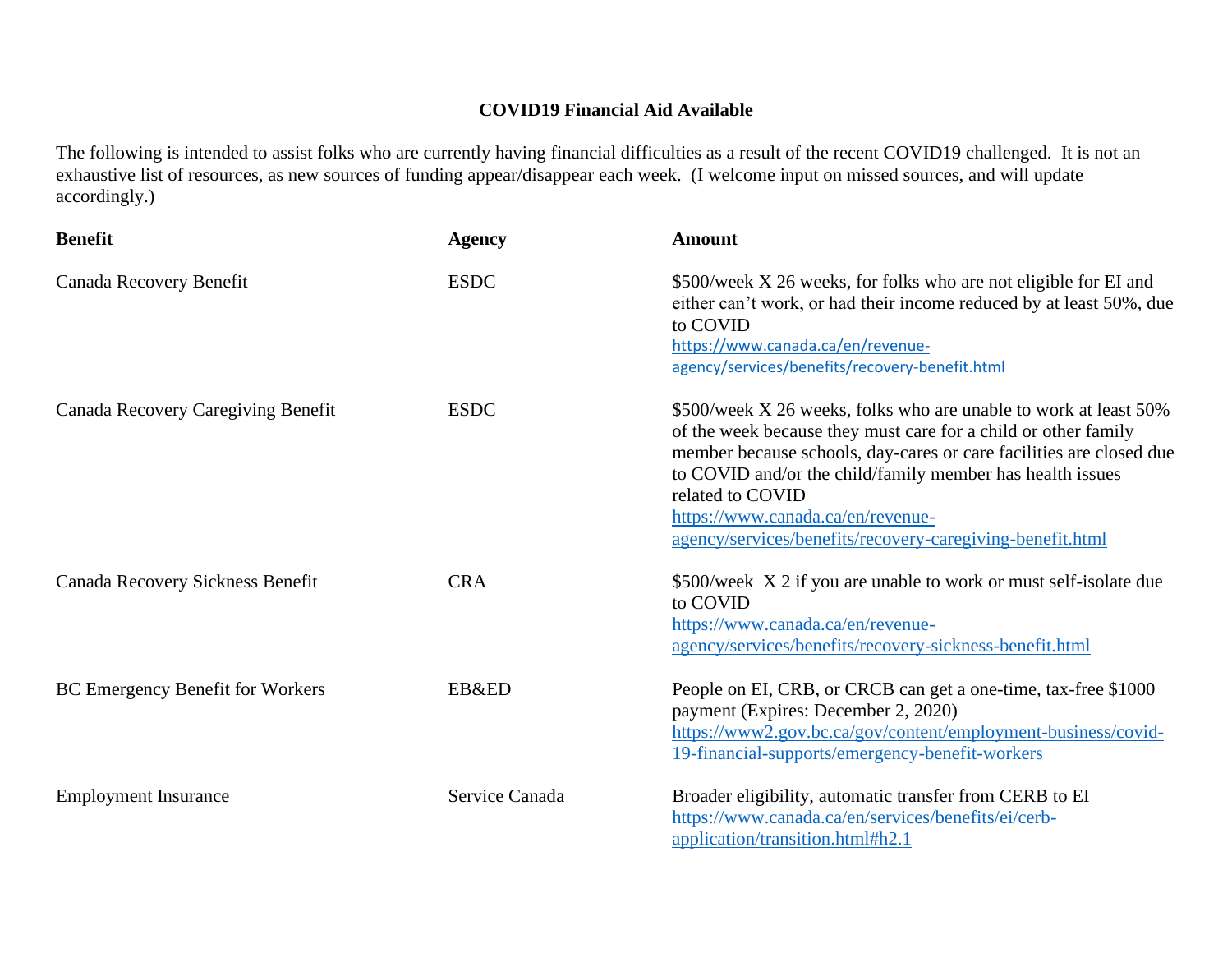| <b>GST/HST Credit</b>           | <b>CRA</b>                                                   | Increase: to $$886$ – single; to $$1,160$ – couples; to \$306 per child                                                                                                                                                                                     |
|---------------------------------|--------------------------------------------------------------|-------------------------------------------------------------------------------------------------------------------------------------------------------------------------------------------------------------------------------------------------------------|
| Canada Child Tax Benefit        | <b>CRA</b>                                                   | Increase: \$300/child (for 2021)                                                                                                                                                                                                                            |
| <b>RRIFs</b>                    | <b>CRA</b>                                                   | 25% reduction in minimal withdrawal for 2020                                                                                                                                                                                                                |
| <b>CMHC</b> Funding             | <b>CMHC</b>                                                  | Mortgage deferral program – CMHC insured mortgages, mortgage<br>payments deferred for up to six months<br>https://www.cmhc-schl.gc.ca/en/finance-and-investing/mortgage-<br>loan-insurance/the-resource/covid19-understanding-mortgage-<br>payment-deferral |
| <b>Canada Student Loans</b>     | <b>NSLSC</b>                                                 | Canada Student Grants have been doubled.                                                                                                                                                                                                                    |
| No evictions                    | <b>BC</b> Housing                                            | No evictions due to non-payment of rent between March $18 -$<br>August 17, 2020 (unless tenant has defaulted on repayment plan)                                                                                                                             |
| BC Hydro grants                 | <b>BC</b> Hydro                                              | Can get \$600 grant via Customer Crisis Fund, if unable to pay bill<br>due to COVID                                                                                                                                                                         |
| <b>ICBC</b> Payments            | <b>ICBC</b>                                                  | Defer monthly payments for 90 days<br>https://onlinebusiness.icbc.com/eforms/dotcom/jsp/ACG398.jsp                                                                                                                                                          |
| Vehicle lease deferrals         | Honda, Ford, Toyota                                          | These companies, and possibly other auto manufacturers, are<br>offering lease and purchase payment deferral options                                                                                                                                         |
| <b>Insurance Premium relief</b> | Manulife, Wawanesa,<br>Industrial Alliance,<br>Sun Life, BMO | Offering 90-day deferral programs for insurance premiums                                                                                                                                                                                                    |
| Free food                       | Food banks                                                   | Many of the municipal food banks have modified their policies,<br>given the increased number of folks who are struggling to purchase<br>basic staples                                                                                                       |